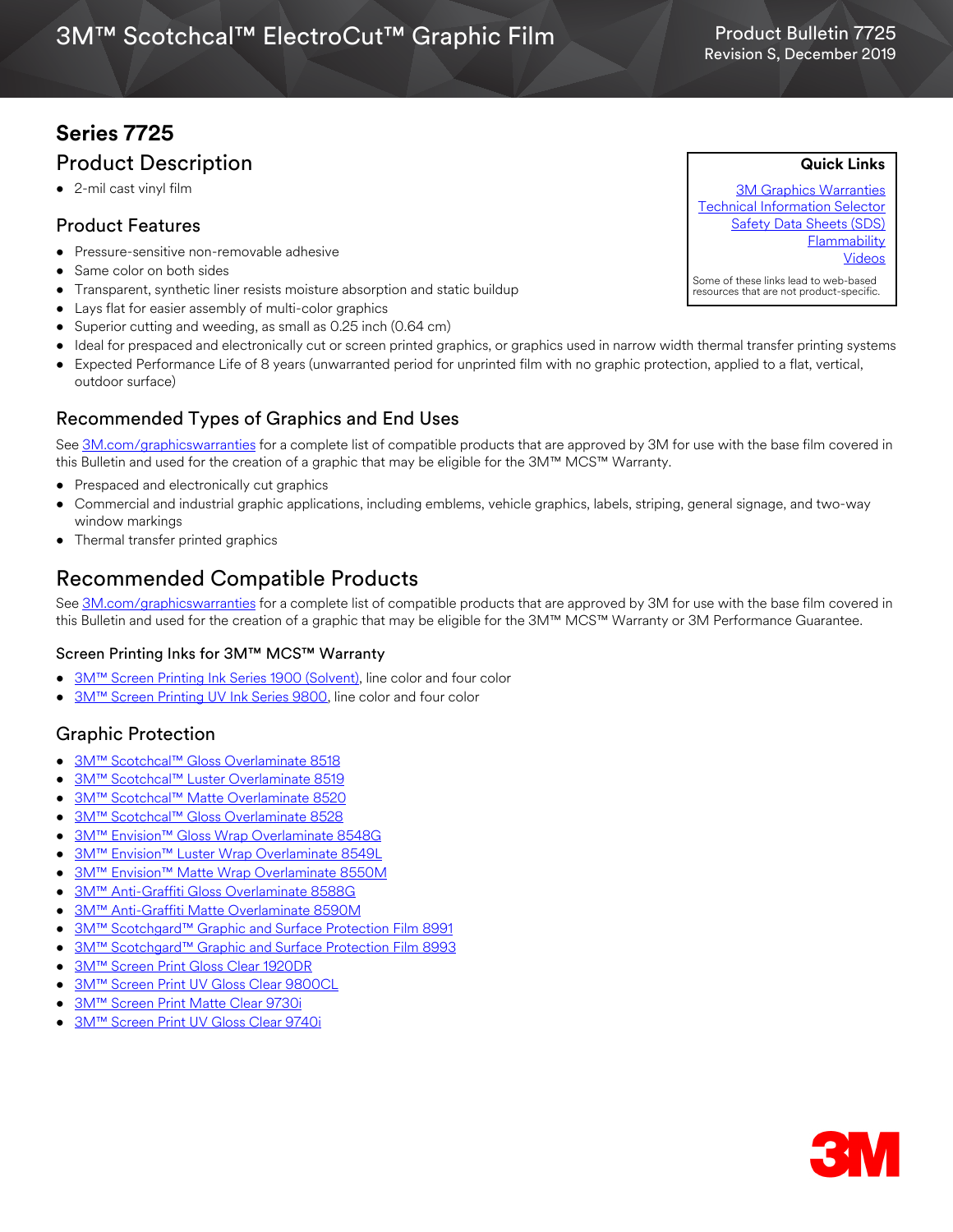### <span id="page-1-0"></span>Application Tapes

See [3M Instruction Bulletin AT-1](http://multimedia.3m.com/mws/media/1032943O/instruction-bulletin-at-1-application-tables.pdf) to determine what application tape is recommended for the film or finished graphic.

### Other Products

- [3M™ Edge Sealer 3950](http://multimedia.3m.com/mws/media/114158O/edge-sealer-3950-4150s-and-edge-sealer-tape-8914.pdf)
- [3M™ Edge Sealer Tape 8914](https://multimedia.3m.com/mws/media/114158O/edge-sealer-3950-4150s-and-edge-sealer-tape-8914.pdf)

### Certificate of 3M™ MCS™ Warranty

Graphic manufacturers who produce digitally printed graphics made with all 3M Graphics Products, including 3M Ink purchased through a qualified 3M Distributor or 3M Printing Partner, may register to be recognized with a Certificate of 3M™ MCS™ Warranty. Only graphic manufacturers having a current Certificate of 3M™ MCS™ Warranty are eligible to extend this warranty to their customers.

**NOTE:** For non-digitally printed Finished Graphics, check your eligibility for the 3M™ MCS™ Warranty by viewing the Warranty Period found within the Product Bulletin or using the warranty selector at [www.3m.com/graphicswarranties.](www.3m.com/graphicswarranties)

### **Characteristics**

These are typical values for unprocessed product. Processing may change the values.

### Physical Characteristics

| <b>Characteristic</b>                                     | Value                                                                                                                                                                                                                                                                                                                                                                                                                                                      |  |  |
|-----------------------------------------------------------|------------------------------------------------------------------------------------------------------------------------------------------------------------------------------------------------------------------------------------------------------------------------------------------------------------------------------------------------------------------------------------------------------------------------------------------------------------|--|--|
| <b>Material</b>                                           | Vinyl                                                                                                                                                                                                                                                                                                                                                                                                                                                      |  |  |
| <b>Film Color</b>                                         | Opaque, see Colors                                                                                                                                                                                                                                                                                                                                                                                                                                         |  |  |
| <b>Thickness</b>                                          | <b>Without adhesive:</b> 2 mil (0.05 mm)<br><b>With adhesive:</b> $2.5 - 3.5$ mils (0.063 - 0.09 mm)                                                                                                                                                                                                                                                                                                                                                       |  |  |
| <b>Adhesive</b>                                           | Pressure sensitive                                                                                                                                                                                                                                                                                                                                                                                                                                         |  |  |
| <b>Adhesive Color</b>                                     | Clear                                                                                                                                                                                                                                                                                                                                                                                                                                                      |  |  |
| Liner                                                     | Transparent, synthetic                                                                                                                                                                                                                                                                                                                                                                                                                                     |  |  |
| <b>Adhesion, Typical</b><br>24 hours after<br>application | <b>ABS:</b> 4 pounds/inch $(0.7 \text{ kg/cm})$<br><b>Acrylic:</b> 4 pounds/inch (0.7 kg/cm)<br>Acrylic enamel: 4 pounds/inch (0.7 kg/cm)<br>Fruehauf pre-painted panels: 4 pounds/inch (0.7 kg/cm)<br><b>Polycarbonate:</b> 4 pounds/inch (0.7 kg/cm)<br>Urethane paints: 4 pounds/inch (0.7 kg/cm)<br><b>Aluminum, alodine:</b> 8 pounds/inch (1.4 kg/cm)<br><b>Chrome:</b> 5 pounds/inch (0.9 kg/cm)<br><b>Polypropylene:</b> 3 pounds/inch (0.5 kg/cm) |  |  |
| <b>Tensile Strength</b>                                   | 5 pounds/inch at 73 $\degree$ F (0.9 kg/cm at 23 $\degree$ C)                                                                                                                                                                                                                                                                                                                                                                                              |  |  |
| <b>Chemical</b><br><b>Resistance</b>                      | Resists mild alkalis, mild acids, and salt<br>Excellent resistance to water (does not include immersion)                                                                                                                                                                                                                                                                                                                                                   |  |  |
| <b>Flammability</b>                                       | ASTM E84 test report: click here or go to the On-line Catalog at 3Mgraphics.com<br>All available test reports: call 1-800-328-3908                                                                                                                                                                                                                                                                                                                         |  |  |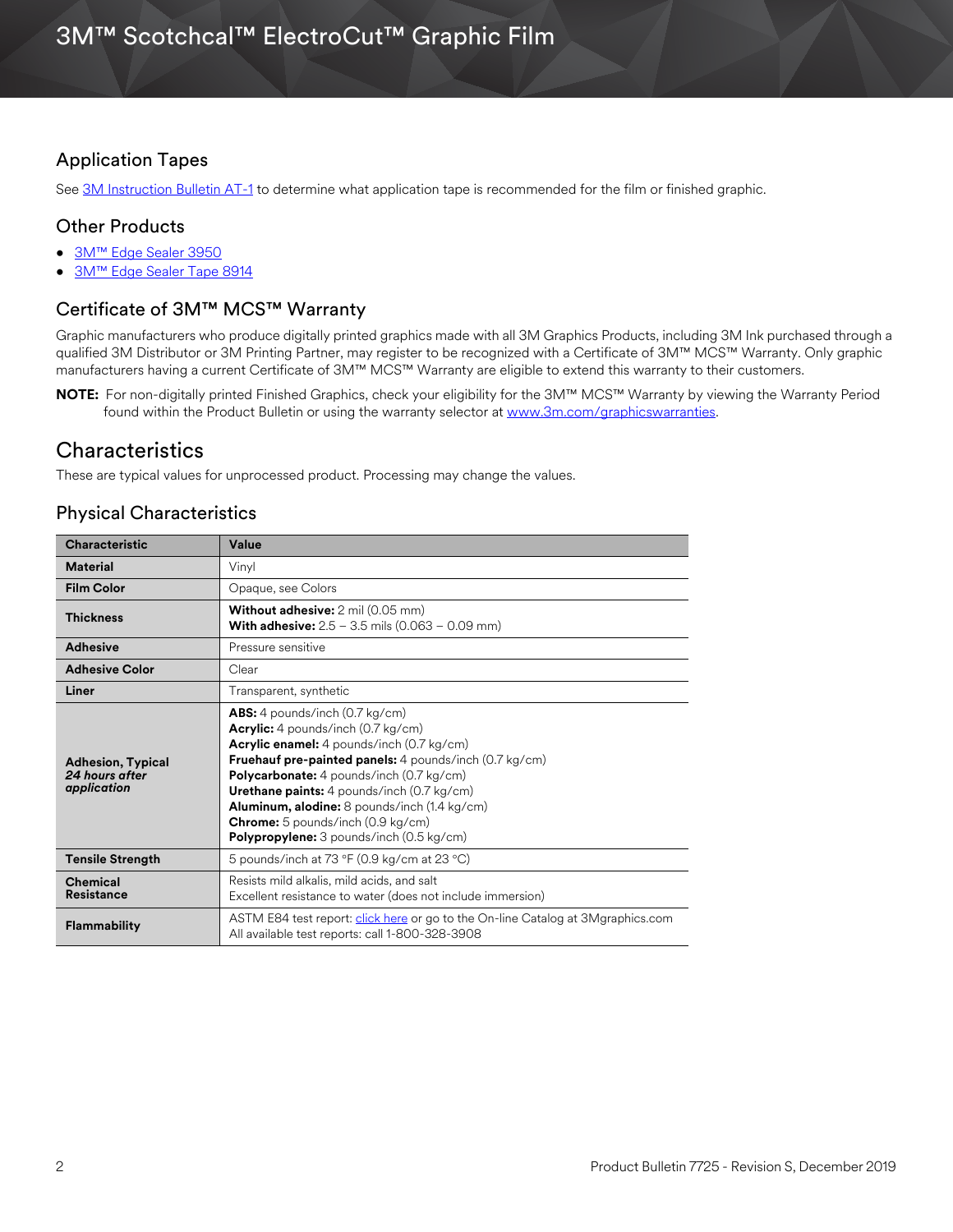# Application Characteristics

| <b>Characteristic</b>                                        | Value                                                                                                                                                                                                                                                                                                                                                             |  |
|--------------------------------------------------------------|-------------------------------------------------------------------------------------------------------------------------------------------------------------------------------------------------------------------------------------------------------------------------------------------------------------------------------------------------------------------|--|
| <b>Finished Graphic Application</b><br><b>Recommendation</b> | <b>Surface type:</b> Flat, with and without rivets, simple curves, moderate com-<br>pound curves<br><b>Substrate type:</b> Smooth, rigid vehicle materials such as glass, aluminum,<br>paint, ABS molding<br><b>Application method:</b> Wet or dry<br>Application temperature (air and substrate):<br>Flat surfaces with and without rivets: 50-100 °F (10-38 °C) |  |
| <b>Temperature Range After</b><br><b>Application</b>         | -40 to +225 °F (-40 to +107 °C) (not for extended periods of time at the<br>extremes)                                                                                                                                                                                                                                                                             |  |
| <b>Graphic Removal</b>                                       | Not removable                                                                                                                                                                                                                                                                                                                                                     |  |

### Colors

| <b>Solid Colors</b>    |                       |                       | <b>Metallic and Transparent</b> |
|------------------------|-----------------------|-----------------------|---------------------------------|
| 10 White               | 53 Cardinal Red       | 101 Nimbus Gray       | 120 Satin Aluminum              |
| 11 Pearl Gray          | 54 Light Orange       | 103 Magenta           | 131 Satin Gold                  |
| 12 Black               | 56 Dark Green         | 105 Harvest Gold      | 201 Slate                       |
| 13 Tomato Red          | 57 Olympic Blue       | 107 Light Blue        | 211 Charcoal                    |
| 14 Bright Orange       | 58 Burgundy           | 117 Persian Blue      | 217 Dark Blue                   |
| 15 Bright Yellow       | 59 Putty              | 121 Light Gray        | 227 Bright Blue                 |
| 16 Khaki Green         | 61 Mid Gray           | 127 Boat Blue         | 229 Copper                      |
| 17 Vivid Blue          | 63 Geranium           | 136 Lime Green        | 239 Chocolate Brown             |
| 19 Deep Mahogany Brown | 64 Apricot            | 151 Traffic Gray      | 241 Gold                        |
| 20 Matte White         | 65 Light Lemon Yellow | 177 Shadow Blue       | 243 Steampunk Red               |
| 22 Matte Black         | 66 Forest Green       | 186 Bright Green      | 247 Petroleum Blue              |
| 23 Deep Red            | 69 Duranodic          | 187 Wedgewood Blue    | 249 Champagne                   |
| 24 Terra Cotta         | 74 Red Orange         | 196 Apple Green       | 114 Transparent                 |
| 25 Sunflower           | 77 Peacock Blue       | 197 Light Navy        |                                 |
| 27 Indigo (Navy)       | 78 Plum               | 263 Perfect Match Red |                                 |
| 29 Russet Brown        | 81 Stone Gray         | 273 Process Magenta   |                                 |
| 31 Medium Gray         | 86 Robin Egg Blue     | 276 Bottle Green      |                                 |
| 37 Sapphire Blue       | 89 Sandstone          | 293 Atomic Red        |                                 |
| 38 Royal Purple        | 90 Antique White      | 307 Dark Aqua         |                                 |
| 39 Tan                 | 91 Dove Gray          | 357 Bermuda Blue      |                                 |
| 41 Dark Gray           | 93 Imperial Red       | 397 Dark Blue         |                                 |
| 46 Kelly Green         | 96 Teal               |                       |                                 |
| 47 Intense Blue        | 97 Soft Blue          |                       |                                 |
| 48 Purple              | 98 Dark Violet        |                       |                                 |
| 49 Beige               | 99 Fawn               |                       |                                 |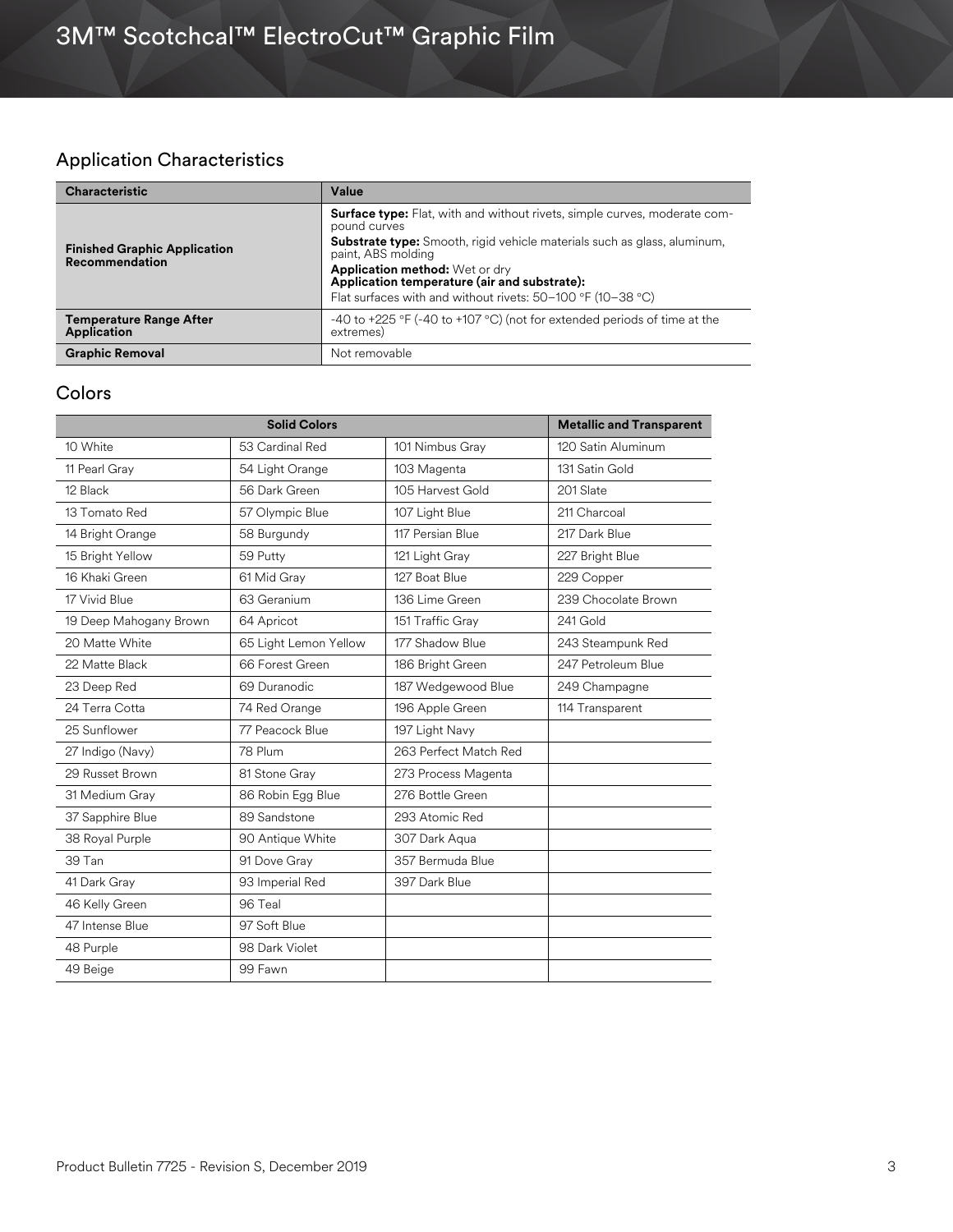## Warranty Information

#### Warranty Coverage Overview

The warranty coverage for eligible graphics is based on the user both reading and following all applicable and current 3M Graphics Product and Instruction Bulletins. The warranty period for eligible graphics is as stated in the 3M Graphics Warranties Matrices at the time that the film was purchased. Information found at [3M.com/graphicswarranties](www.3m.com/graphicswarranties) includes:

- [3M Graphics Warranties Bulletin](http://multimedia.3m.com/mws/media/1034875O/3mtm-graphics-warranty-bulletin.pdf?fn=Warranty_Bulletin.pdf)
	- **-** This bulletin contains information on limitations and exceptions, and warranty period reductions for 3M Graphics Warranties. The warranty period may be reduced and stipulations may apply for certain constructions, applications, and graphic exposures as covered in this Bulletin.
- [3M Graphics Warranties Selector](http://solutions.3m.com/wps/portal/3M/en_US/Graphics/3Mgraphics/ToolsAndSupport/Warranties/?PC_Z7_RJH9U5230GE3E02LECFTDQ02P3000000_assetType=MMM_Article&PC_Z7_RJH9U5230GE3E02LECFTDQ02P3000000_assetId=1114269959113&PC_Z7_RJH9U5230GE3E02LECFTDQ02P3000000_univid=1114269959113#Z7_RJH9U5230GE3E02LECFTDQ02P3)
- **-** Use this selector to search for your vertical warranty period by product type, ink type, film name, and/or ink/printer platform.
- [U.S. Desert Southwest Region Map](http://multimedia.3m.com/mws/media/307873O/desert-southwest-region-defined.pdf?fn=Map_DSW.pdf)
	- **-** Use this map of hot, arid desert areas to determine if you are subject to reduced warranted durabilities.

The warranties set forth in this Bulletin are made in lieu of all other express or implied warranties, including any implied warranty of merchantability, fitness for a particular purpose, or arising out of a course of dealing, custom, or usage of trade.

### i **IMPORTANT NOTE**

Screen printed vehicle graphics require a liquid clear coat in order to be eligible for the 3M™ MCS™ Warranty. Liquid clear coats such as 9730i may haze, which is not covered by the 3M™ MCS™ Warranty.

### 3M Basic Product Warranty

3M Graphics Products are warranted to be free of defects in materials and manufacture at the time of shipment and to meet the specifications stated in its applicable 3M Graphics Product Bulletin and as further set forth in the [3M Graphics Warranties Bulletin.](http://multimedia.3m.com/mws/media/1034875O/3mtm-graphics-warranty-bulletin.pdf?fn=Warranty%20Bulletin.pdf)

### Limited Remedy

The limited remedy applicable to each warranty is addressed in the 3M Graphics Warranties Bulletin found at [3M.com/graphicswarranties](www.3m.com/graphicswarranties).

### Limitation of Liability

Except where prohibited by law, 3M SHALL NOT UNDER ANY CIRCUMSTANCES BE LIABLE TO PURCHASER OR USER FOR ANY DIRECT (EXCEPT FOR THE LIMITED REMEDY PROVIDED IN THE 3M GRAPHICS WARRANTIES BULLETIN), INDIRECT, SPECIAL, INCIDENTAL, OR CONSEQUENTIAL DAMAGES (INCLUDING, BUT NOT LIMITED TO, LABOR, NON-3M MATERIAL CHARGES, LOSS OF PROFITS, REVENUE, BUSINESS, OPPORTUNITY, OR GOODWILL) RESULTING FROM OR IN ANY WAY RELATED TO 3M'S GRAPHICS PRODUCTS, SERVICES, or THIS BULLETIN. This limitation of liability applies regardless of the legal or equitable theory under which such losses or damages are sought.

### Warranty Period Matrices

See the 3M Graphics Warranties Matrices at [3M.com/graphicswarranties](www.3m.com/graphicswarranties), for vertical warranty period information specific to your film.

### Additional Limitations

See the 3M Graphics Warranties Bulletin at [3MGraphics.com/warranties](http://solutions.3m.com/wps/portal/3M/en_US/Graphics/3Mgraphics/ToolsandSupport/Warranties/?WT.mc_id=www.3mgraphics.com/warranties), for terms, additional limitations of your warranty, if any, and limitations of liability.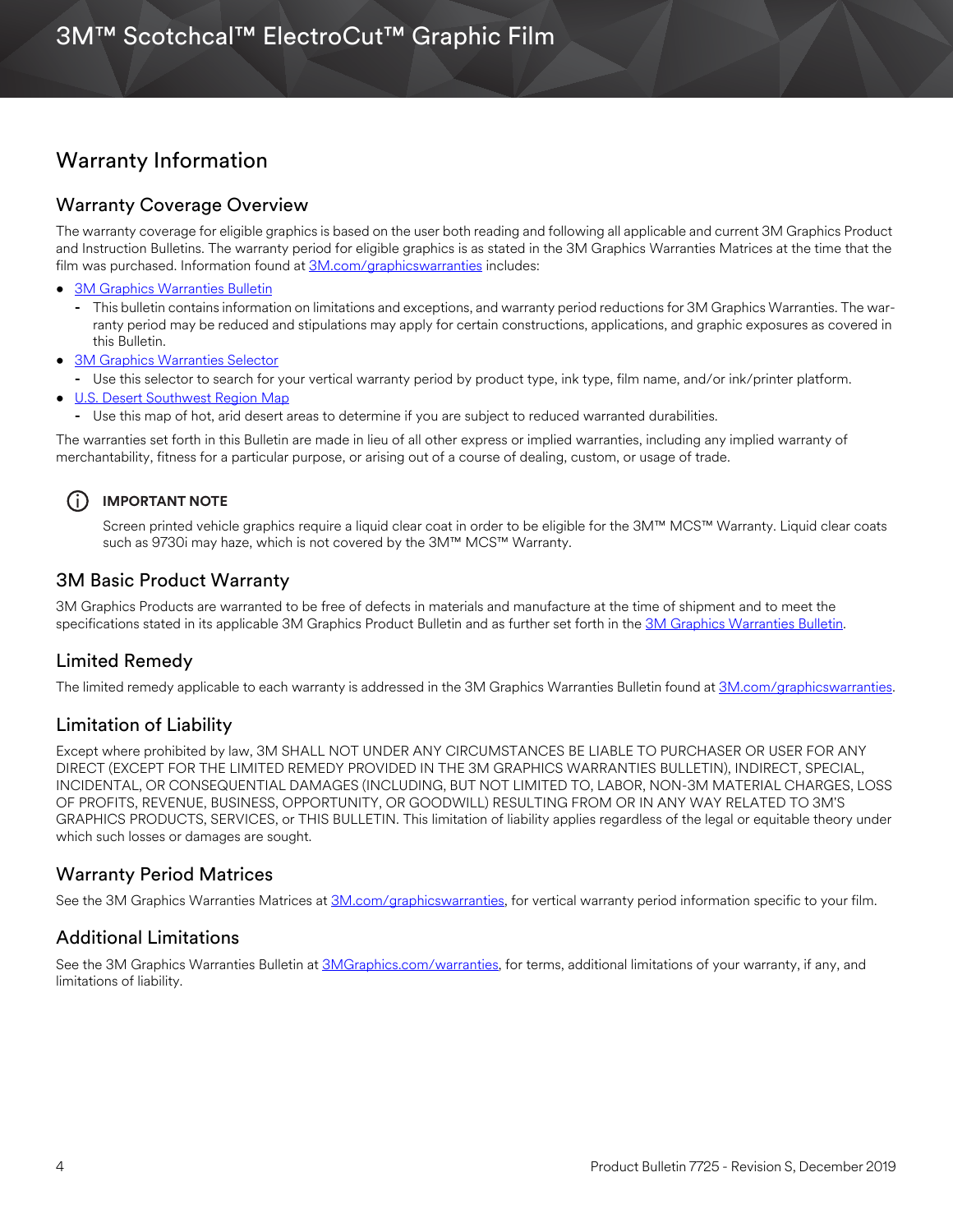# 3M™ Scotchcal™ ElectroCut™ Graphic Film

### Factors that Affect Graphic Performance Life

The actual performance life of a graphic is affected by:

- the combinations of graphics materials used.
- complete ink drying or curing.
- selection, condition and preparation of the substrate.
- surface texture.
- application methods.
- angle and direction of sun exposure.
- environmental conditions.
- cleaning or maintenance methods.

## Graphics Manufacturing



Before using any equipment, always read the manufacturer's instructions for safe operation.

### Screen Printing

Formulations and processing conditions can affect ink durability. Refer to the Product and Instruction Bulletins for your ink for limitations and proper usage.

### Thermal Transfer Printing

Formulations and processing conditions can affect ink durability. Refer to the 3M Product and Instruction Bulletins for your ink limitations and proper usage.

This film can be imaged with narrow width thermal transfer printing systems. Refer to the equipment manufacturer's literature for details.

### Cutting

See [3M Instruction Bulletin 4.1](http://multimedia.3m.com/mws/media/12586O/4-1-scoring-and-cutting.pdf) for Sheeting, Scoring and Film Cutting details.

### Weeding

The excess film should be weeded (removed) as soon after cutting as practical. This is to minimize the effect of possible adhesive flow 24 or more hours after cutting.

### Graphic Protection

Graphic protection may improve the appearance, performance and durability of the graphic. Click on the graphic protection options listed in Product Bulletin or see the [3M Graphics Market Product Catalog](http://multimedia.3m.com/mws/media/443279O/inkjet-catalog-lowres.pdf), for more information.

### i **IMPORTANT NOTE**

During installation, scratches may occur on films without graphic protection.

### Application Tapes

There are two types of application tapes. See [3M Instruction Bulletin AT-1](http://multimedia.3m.com/mws/media/1032943O/instruction-bulletin-at-1-application-tables.pdf) to determine what application tape is recommended for the film or finished graphic.

#### Premasking Tape

Increases stiffness during application while preventing stretching and damage. Use when little or no liner is exposed. See 3M Instruction **Bulletin 4.3** for complete details.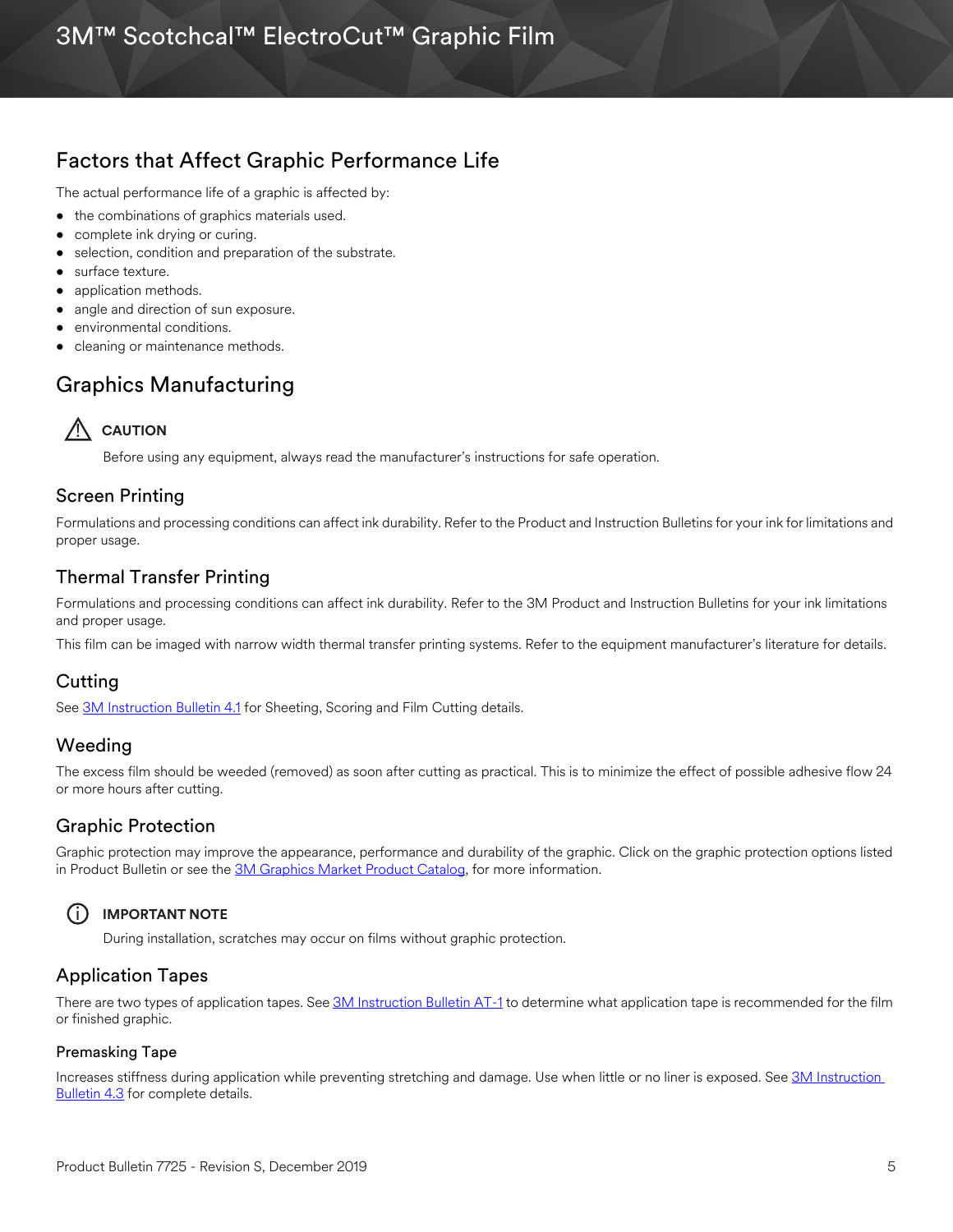#### Prespacing Tape

Holds cut and weeded letters or graphics in place during application and after removing the film liner, while preventing stretching and damage. Use when large amounts of liner are exposed. See [3M Instruction Bulletin 4.3](http://multimedia.3m.com/mws/media/12587O/4-3-application-tapes-premasking-and-prespacing.pdf) for complete details.

# Application and Installation

In addition to other 3M Bulletins specified in this document, the following Bulletins provide details that you may need to successfully apply a graphic.

- [3M Instruction Bulletin 2.1](http://multimedia.3m.com/mws/media/12591O/2-1-design-of-graphics.pdf) Design of graphics.
- [3M Instruction Bulletin 3.11](http://multimedia.3m.com/mws/media/12713O/3-11-screen-printing-with-ink-series-1900-four-color.pdf) Screen Printing, 3M™ Screen Printing Ink Series 1900 four color and Screen Print Clear VI0402.
- [3M Instruction Bulletin 3.12](http://multimedia.3m.com/mws/media/12714O/3-12-screen-printing-with-ink-series-1900-line-color.pdf) Screen Printing. 3M™ Screen Printing Ink Series 1900 Line Color and Screen Print Clear VI0402.
- [3M Instruction Bulletin 3.20](http://multimedia.3m.com/mws/media/381380O/3-20-screen-printing-with-ink-series-9800-line-color.pdf) Screen Printing, 3M™ Screen Printing UV Ink Series 9800 for Line Color Only.
- [3M Instruction Bulletin 3.21](http://multimedia.3m.com/mws/media/411615O/3-21-screen-printing-with-ink-series-9800-four-color.pdf) Screen Printing, 3M™ Screen Printing UV Ink Series 9800 for Four Color Only.
- [3M Instruction Bulletin 5.7](http://multimedia.3m.com/mws/media/9621O/instruction-bulletin-5-7.pdf) Application, Wet Method for Translucent, Inkjet, Screen Printed and Cut Graphics

#### **Stretchability**

Many finished graphic constructions can be stretched without primer or relief cuts and maintain lift resistance.

• For Straight trucks, semi-trucks and semi-trailers, see [3M Instruction Bulletin 5.4](http://multimedia.3m.com/mws/media/12597O/5-4-application-of-film-to-vehicles-special-applications.pdf) for details and exceptions.

#### 3M™ Tape Primer 94 and Adhesion Promoter 111

3M recommends that where the film will be stretched, use primer to maximize a graphic's bond to its substrate.

### Maintenance and Cleaning

Use a cleaner designed for high-quality painted surfaces. The cleaner must be wet, non-abrasive, without solvents, and have a pH value between 3 and 11 (neither strongly acidic nor strongly alkaline). See [3M Instruction Bulletin 6.5](http://multimedia.3m.com/mws/media/12593O/6-5-storage-handling-maintenance-removal-of-films-sheetings.pdf) for details.

### Removal

Not removable. 3M makes no claims as to the ease or speed of removal. This product may not remove similarly to other products in the same category. See [3M Instruction Bulletin 6.5](http://multimedia.3m.com/mws/media/12593O/6-5-storage-handling-maintenance-removal-of-films-sheetings.pdf) for details.

# Shelf Life, Storage and Shipping

#### Shelf Life

The shelf life is **never more than 3 years** from the date of manufacture on the original box.

If you process the film, the shelf life is changed to **1 year** from the processing date, but not later than the 3 year maximum from the manufacturing date.

#### Storage Conditions

- 40 $^{\circ}$  to 100  $^{\circ}$ F (4 $^{\circ}$  to 38  $^{\circ}$ C)
- Out of sunlight
- Clean, dry area
- Original container
- Bring the film to room temperature before use

#### Shipping Finished Graphics

Flat, or rolled printed side out on 6 inch (15 cm) or larger core. This helps prevent the application tape, if used, from popping off.